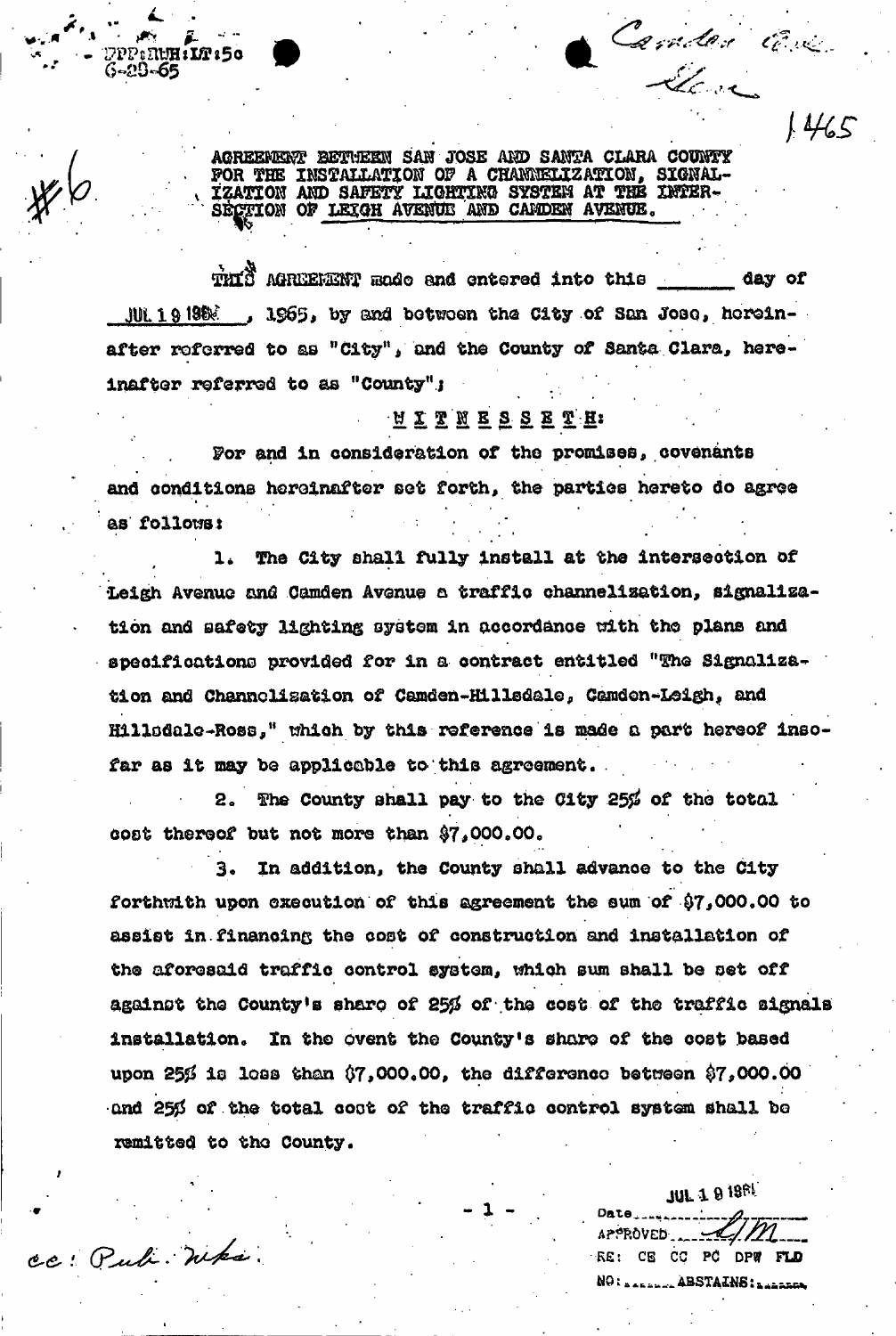4. As a condition precedent to the obligation of the County to make any money advences to the City, the City shall submit and the County shall accept the plans and specifications for said traffic control system.

The term "Costs" as used herein shall include all 6. prime contract costs plus any and all equipment, labor and engineoring expenses incurred by the City in effocting the traffic control syntem installation. The City shall submit to the County a detailed atatement of the total coat of the said traffic control signal system, which cost statement shall upon acceptance be the basis for the percentage of cost contribution by the County where unid amounts do not exceed \$7,000.00.

UITRESS THE EXECUTION HEREOF the day and year horeinabove uritten.

SANIA.

**ATTES** Cley Clork

AFTEST: Jeán Fullom, Clork of CITY OF SAN JOSE, a municipal **corporation** 

ΩV Tayor t Cewb

And by

COUNTY OF SANTA CLARA, a political **subdivision** 

Chiliman, Hoard of Supervisors

Sam Della Maggiore Chairman pro tem

"County"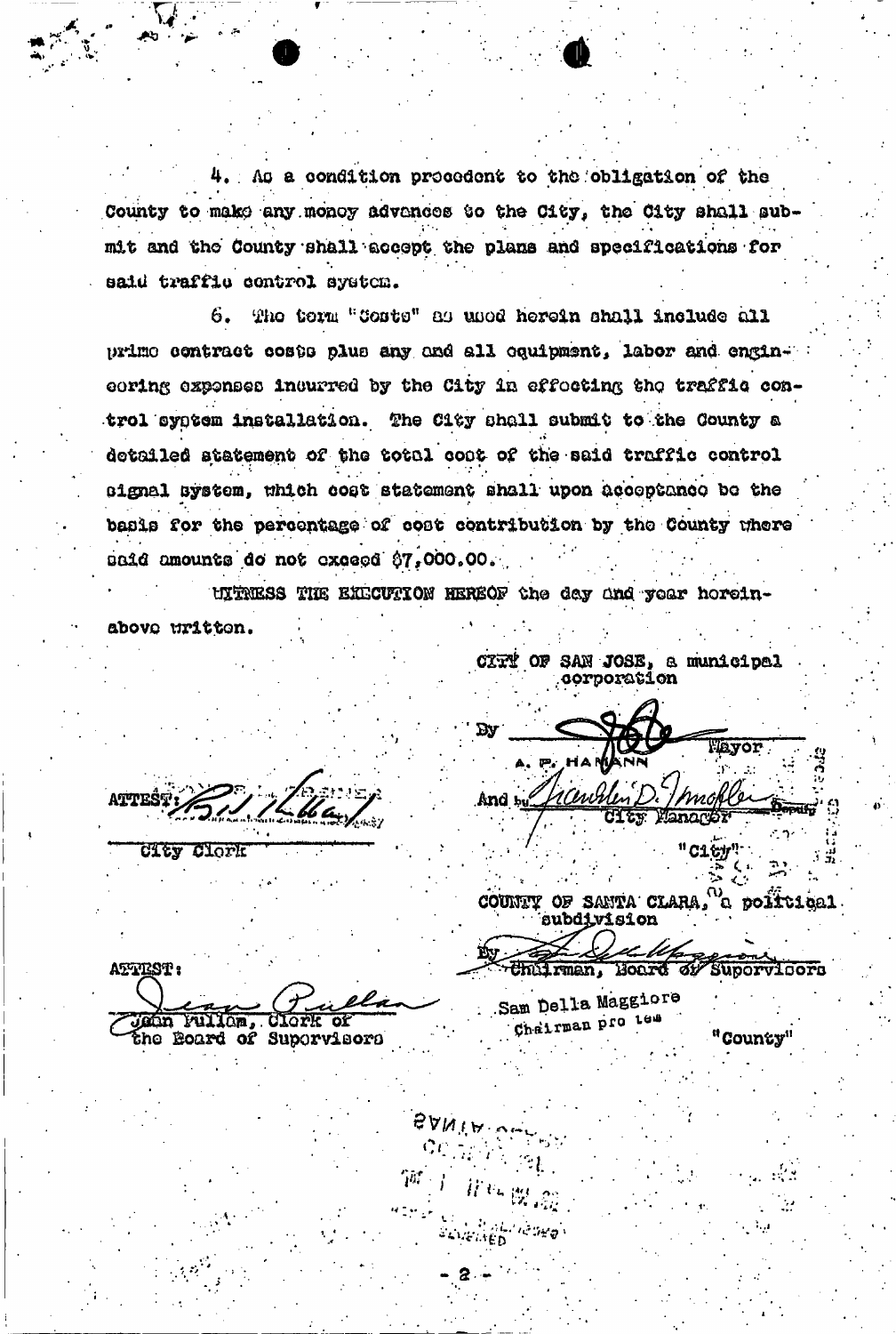Cember av

July 19, 1965

Mr. Roy H. Hubbard, Assistant City Clerk City Kail San Jose, California

**Subject: Agreement with** city of San Jose installation of Channelisation, Signalisation and Safety Lighting System at Leigh and Camden Avonuso

## **Dear Mr0 Hubbardg**

 $\mathcal{F}_{\mathcal{F}}$ 

 $\sim 1$ 

Enclosed you will find an original and 2 copies of an **agreement between the County of Santa Clara and the party(ies) named above. The Board of Supervisors at its regularly scheduled meeting on the above date authorized its Chairman to execute this agreement on behalf of the County.** 

After execution of all copies, we would appreciate your **returning copy(ies) to this office.** 

**<sup>1</sup> Very truly yours,** 

**BOARD OF SUPERVISORS** 

**Mrs. Jean Pullan Clerk of the Board** 

**JP;DMR: Jc**  Encls.

No. a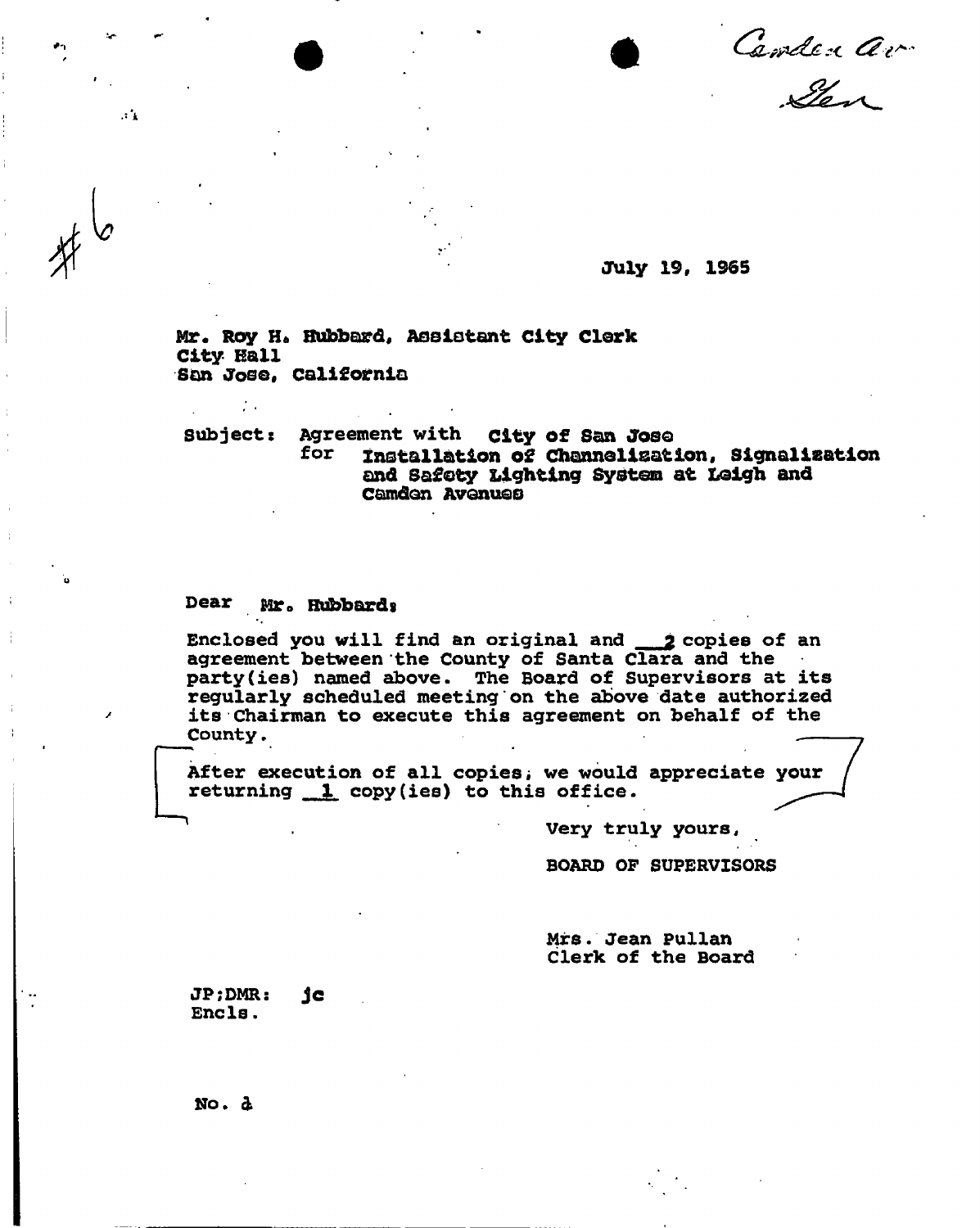| dunty ∣ | S.D. 2<br>of santa clara                                                                                                                               |
|---------|--------------------------------------------------------------------------------------------------------------------------------------------------------|
|         | TRANSMITTAL MEMORANDUM<br>ဂ္<br>Mnod<br>T OF PUBLIC WORKS<br>July 9, 1965<br>DATE:                                                                     |
|         |                                                                                                                                                        |
| FOR:    | July 19<br>19 65<br>BOARD OF SUPERVISORS AGENDA OF                                                                                                     |
| FROM:   | o<br>SMELTZER - Traffic - Public Works                                                                                                                 |
| TITLE:  | Agreement with City of San Jose for participating in cost of<br>channelization signalization and safety lighting at Leigh<br>Avenue and Camden Avenue. |

## **DESCRIPTION:**

**Warrants are met for the channelization and signalization of the intersection of Leigh Avenue and Camden Avenue which**  is partly in the City of San Jose and partly in the County.

**The County has funds available to pay for its share of this improvement.** 

**It is recommended that the Board of Supervisors be requested to approve this agreement.** 

**RTS: cw** 

FSUr

**JAMES T. POTT, COUNTY ENGINEER** 

| AGENDA DATA            |
|------------------------|
| $7 - 19 - 65$<br>DATE: |
| ITEM NO:               |
| BOARD ACTION<br>app    |
|                        |
|                        |
|                        |

**APPROVED:**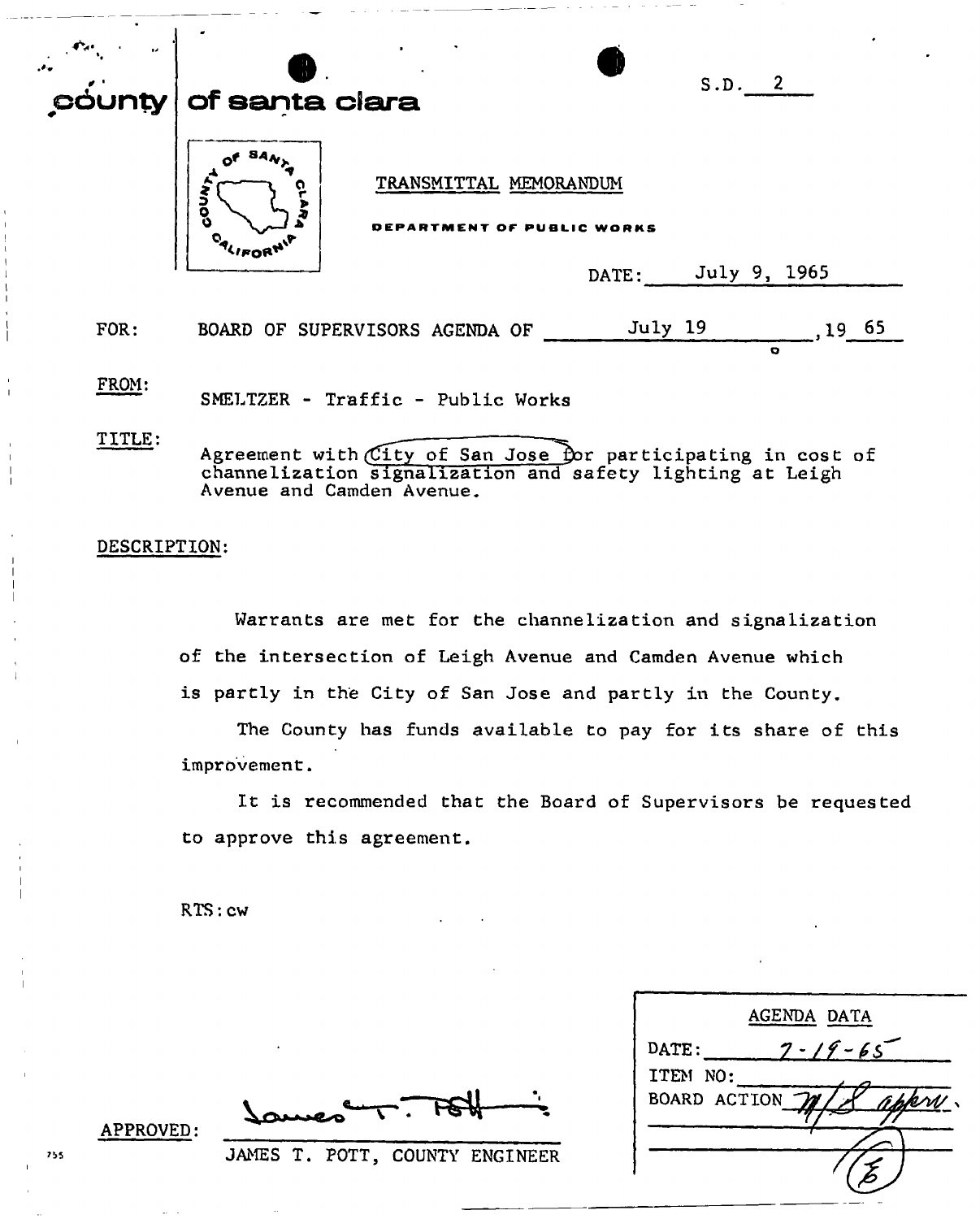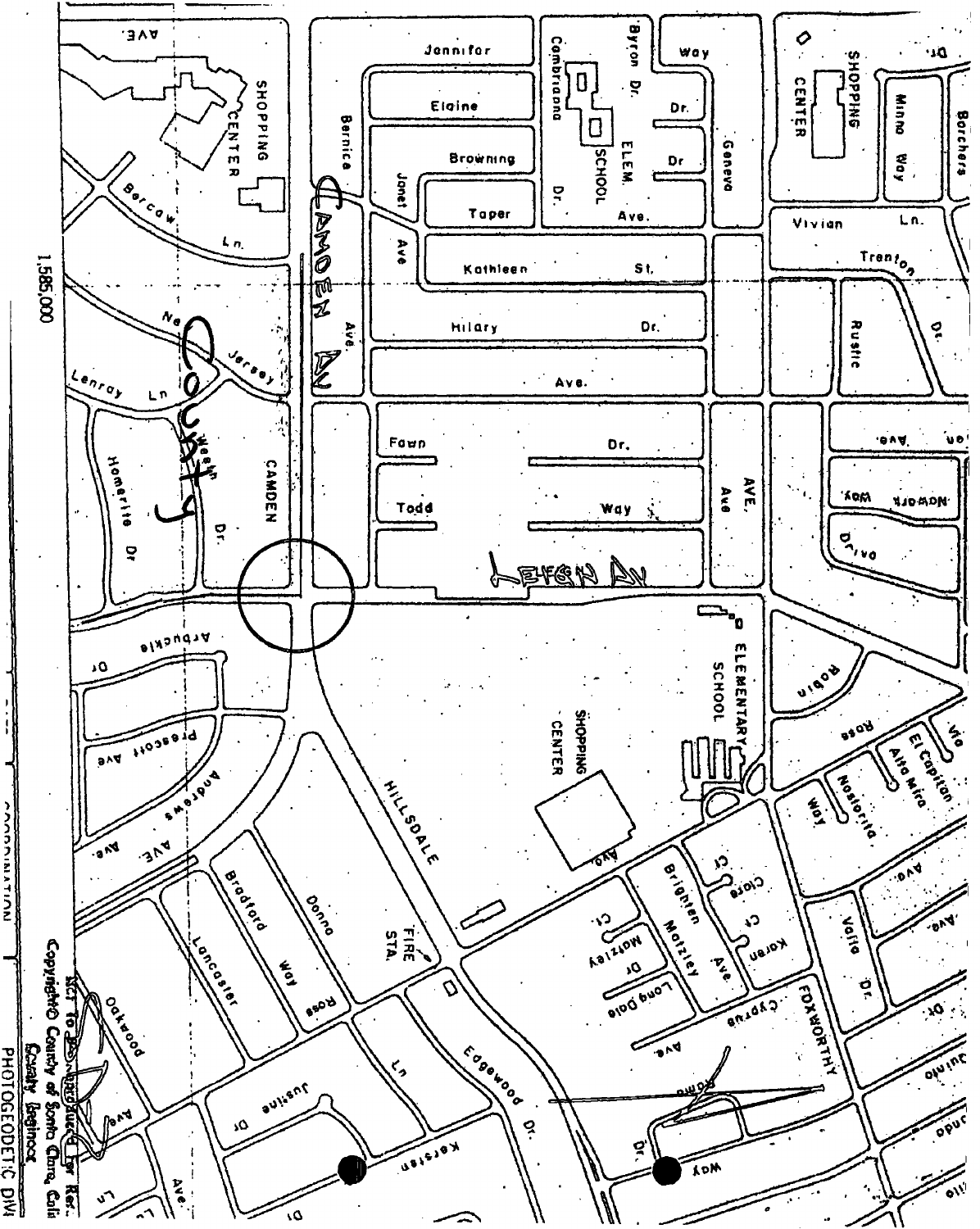

CITY OF SAN JOSE **CALIFORNIA** 

CITY HALL

**TELEPHONE 292-3141** 

CITY CLERK

June 30, 1965

Board of Supervisors County of Santa Clara 70 West Hedding Street San Jose, California

Gentlemen:

Transmitted herewith are two copies of "Agreement Between San Jose and Santa Clara County for the Installation of a Channelization, Signalization and Safety Lighting System at the Intersection of Leigh Avenue and Camden Avenue" for your signature.

Please return all signed copies to Roy H. Hubbard, Assistant City Clerk, City Hall, San Jose, California, for completion, A fully executed copy will be returned to you for your files.

Very truly yours,

FRANCIS L. GREINER CITY CLERK

By: Roy H. Hubbard Deputy

20 P. Pote

RHHtvc

Enc. 2